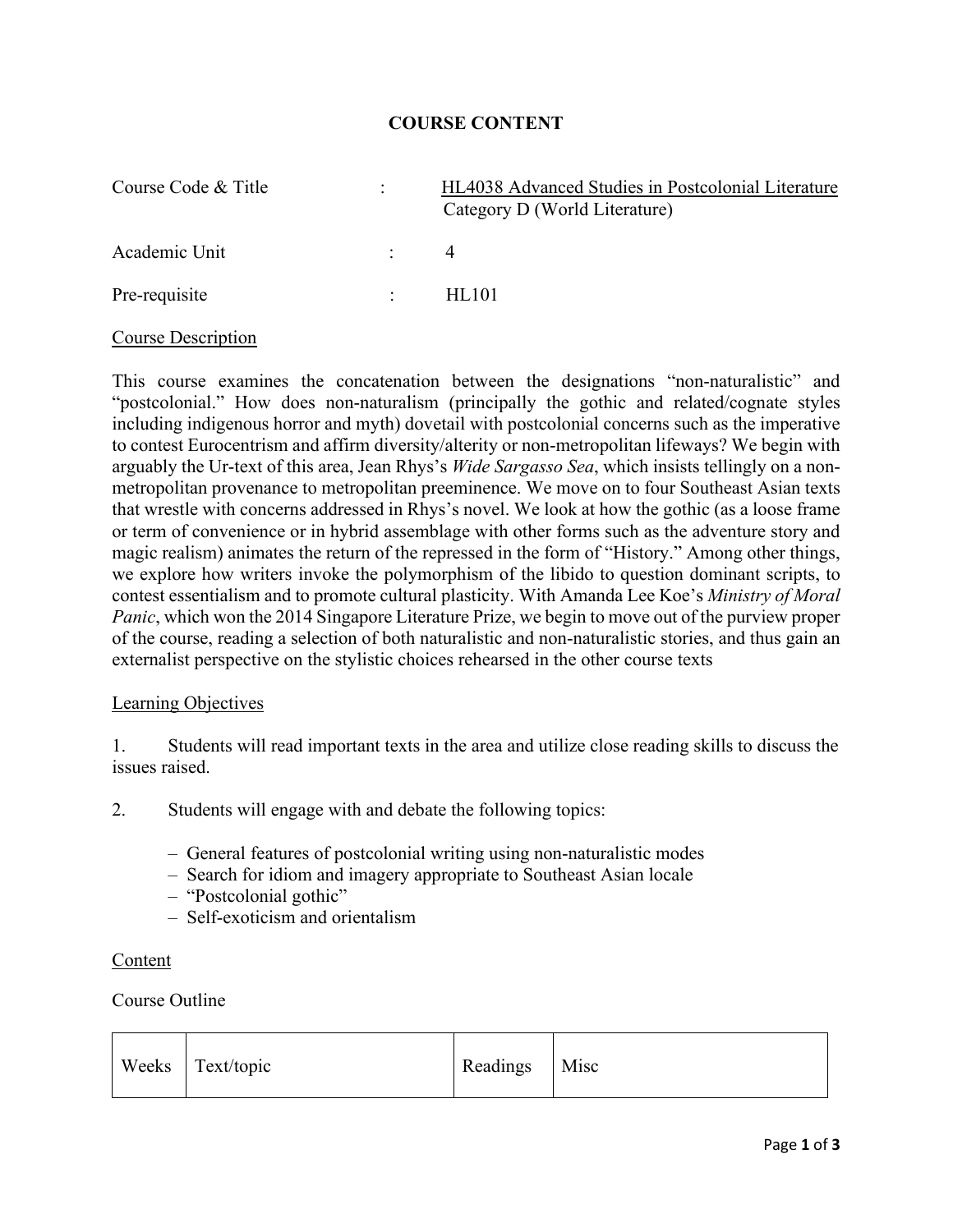| 01 | Introduction                           |                     |  |
|----|----------------------------------------|---------------------|--|
| 02 | Wide Sargasso Sea                      |                     |  |
| 03 | Wide Sargasso Sea                      |                     |  |
| 04 | The Harmony Silk Factory               |                     |  |
| 05 | The Harmony Silk Factory               |                     |  |
| 06 | Beauty is a Wound                      |                     |  |
| 07 | Beauty is a Wound                      |                     |  |
|    | <b>RECESS</b>                          |                     |  |
| 08 | Ministry of Moral Panic: Stories       | Selected<br>stories |  |
| 09 | Ministry of Moral Panic: Stories       | Selected<br>stories |  |
| 10 | Man Tiger                              |                     |  |
| 11 | Man Tiger                              |                     |  |
| 12 | <b>Essay Consultation (individual)</b> |                     |  |
| 13 | Summary                                |                     |  |

Learning Outcome